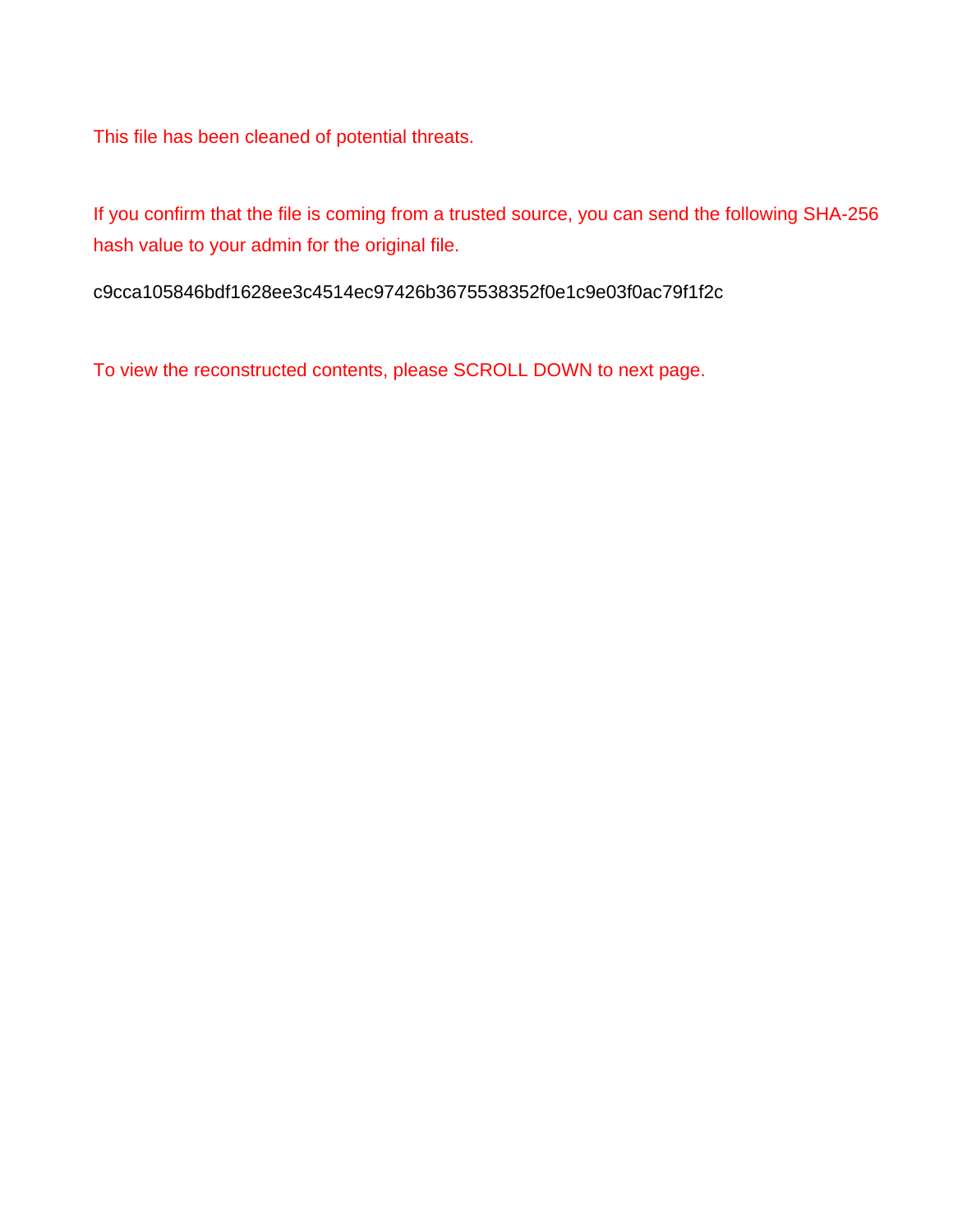## प्लाज़्मा भौतिकी केन्द्र - प्लाज़्मा अनुसंधान संस्थान **CENTRE OF PLASMA PHYSICS - INSTITUTE FOR PLASMA RESEARCH**

Advertisement No.-03/2020 Post - *Scientific Assistant-B*

## *List of shortlisted Candidates*

| SR.<br>N <sub>O</sub> | $Id$  | <b>Name of the Candidate</b>    | Date of Interview |
|-----------------------|-------|---------------------------------|-------------------|
| 1                     | 10768 | <b>DIPANKAR KALITA</b>          | 28.09.2020        |
| 2                     | 10770 | <b>BASUDEB BHAKAT</b>           | 28.09.2020        |
| 3                     | 10772 | NANGSKHEM KHONGWIR              | 28.09.2020        |
| 4                     | 10774 | SUMNESH MUNSHILAL KALAL         | 28.09.2020        |
| 5                     | 10894 | JIGARKUMAR KAMLESHKUMAR LABANA  | 28.09.2020        |
| 6                     | 10778 | <b>BINITA DAS</b>               | 28.09.2020        |
| 7                     | 10798 | VICKY STARYSON WAHLANG          | 28.09.2020        |
| 8                     | 10802 | <b>SARIFUL HAQUE</b>            | 28.09.2020        |
| 9                     | 10808 | <b>DIPANKAR DUTTA</b>           | 29.09.2020        |
| 10                    | 10811 | <b>MEWANBHALANG KHARSYNTIEW</b> | 29.09.2020        |
| 11                    | 10815 | <b>JIBAN JYOTI SAHA</b>         | 29.09.2020        |
| 12                    | 10821 | <b>MRINAL SAIKIA</b>            | 29.09.2020        |
| 13                    | 10826 | <b>JOYDEEP PAUL</b>             | 29.09.2020        |
| 14                    | 10835 | KAUSHIK KISHOR KALITA           | 29.09.2020        |
| 15                    | 10837 | <b>AMORJIT BORAH</b>            | 29.09.2020        |
| 16                    | 10839 | <b>DHIRAJ TALUKDAR</b>          | 29.09.2020        |
| 17                    | 10846 | <b>SUMIT ROY CHOUDHURY</b>      | 30.09.2020        |
| 18                    | 10847 | <b>RITUPON BORA</b>             | 30.09.2020        |
| 19                    | 10851 | DEEPSIKHA PANDIT                | 30.09.2020        |